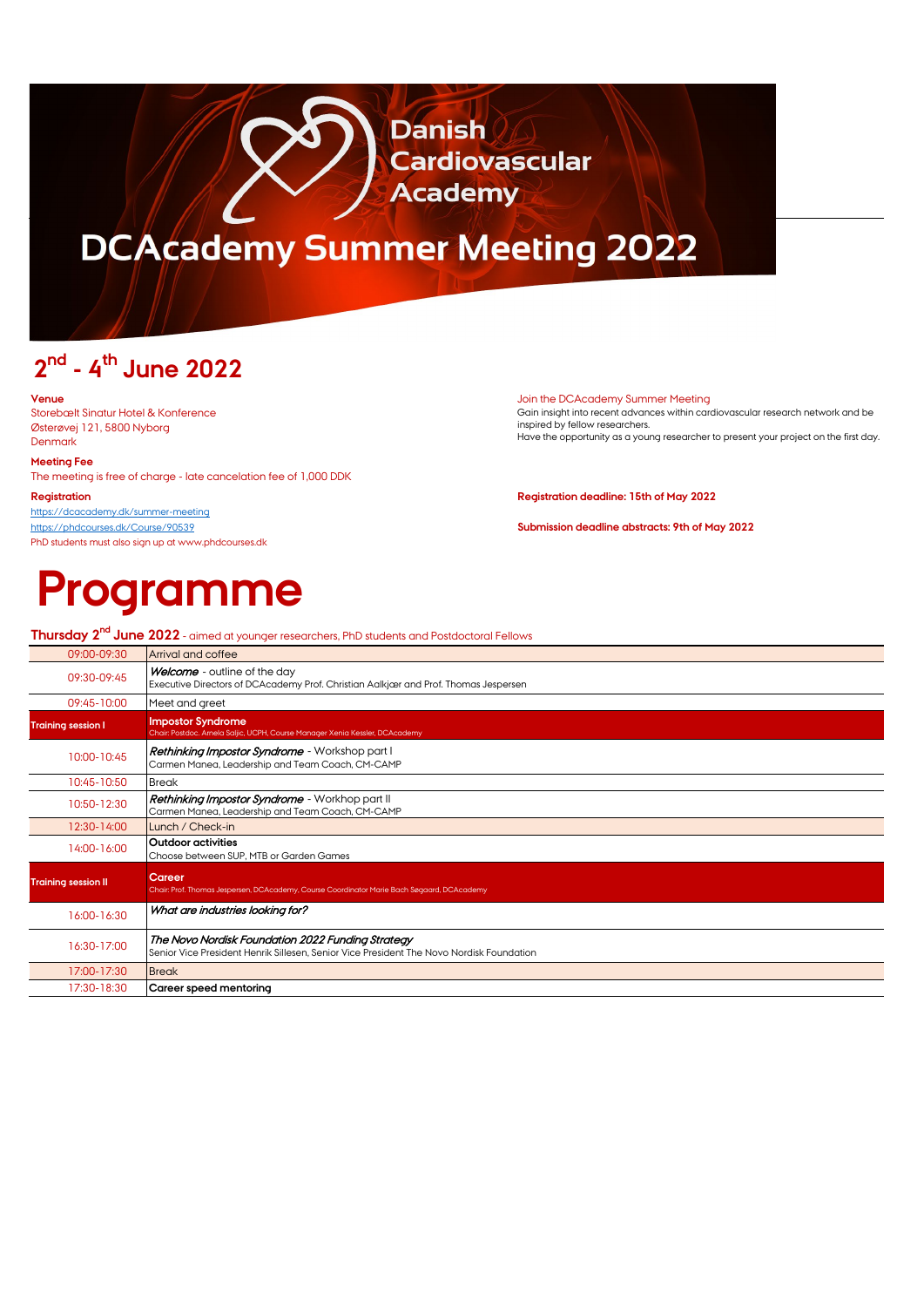| 18:30-19:30 | Break (poster mounting)           |
|-------------|-----------------------------------|
|             | <b>Dinner</b>                     |
| 19:30-20:00 | Pre-dinner drinks and networking  |
| 20:00       | <b>BBQ</b> dinner at the roof top |

### **Friday 3rd June 2022**

| 07:00-08:00                          | Morning exercise (optional)<br>Guided run in the surroundings (07:00-07:30), ocean dip (07:30)                                                                                                                                                                                                                |                                                                                                                                                                                                                                                                                                                                                                                                                                                                                         |  |
|--------------------------------------|---------------------------------------------------------------------------------------------------------------------------------------------------------------------------------------------------------------------------------------------------------------------------------------------------------------|-----------------------------------------------------------------------------------------------------------------------------------------------------------------------------------------------------------------------------------------------------------------------------------------------------------------------------------------------------------------------------------------------------------------------------------------------------------------------------------------|--|
| 07:30-08:30                          | <b>Breakfast</b>                                                                                                                                                                                                                                                                                              |                                                                                                                                                                                                                                                                                                                                                                                                                                                                                         |  |
| 08:30-08:45                          | Welcome - outline of the day<br>Executive Directors of DCAcademy Prof. Christian Aalkjær and Prof. Thomas Jespersen                                                                                                                                                                                           |                                                                                                                                                                                                                                                                                                                                                                                                                                                                                         |  |
| <b>Session I</b>                     | <b>Acute Cardiac Arrest</b>                                                                                                                                                                                                                                                                                   |                                                                                                                                                                                                                                                                                                                                                                                                                                                                                         |  |
| 08:45-09:05                          | Chair: DMSc, Prof. Henrik Kjærulf Jensen (AU) DMSc, Prof. Jakob Møller (OUH/RH) PhD student Carl Johann Hansen (UCPH)<br>Out-of-hospital cardiac arrest in the pre-hospital settings: current research and opportunities<br>MD, Postdoc Carolina Malta Hansen, RH & Copenhagen Cardiovascular Research Center |                                                                                                                                                                                                                                                                                                                                                                                                                                                                                         |  |
| 09:05-09:25                          | In-hospital treatment of out-of-hospital cardiac arrest<br>DMSc, Prof. Christian Hassager, Senior Consultant, Chair of The Danish Heart Foundation                                                                                                                                                            |                                                                                                                                                                                                                                                                                                                                                                                                                                                                                         |  |
| 09:25-09:45                          | Invasive treatment in cardiac arrest<br>DMSc, Prof. Christian Juul Therkelsen, AU                                                                                                                                                                                                                             |                                                                                                                                                                                                                                                                                                                                                                                                                                                                                         |  |
| 09:45-10:05                          | Large animal models of VF in AMI<br>Postdoc Anniek Frederike Lubberding, UCPH                                                                                                                                                                                                                                 |                                                                                                                                                                                                                                                                                                                                                                                                                                                                                         |  |
| 10:05-10:30                          | Coffee - energizer                                                                                                                                                                                                                                                                                            |                                                                                                                                                                                                                                                                                                                                                                                                                                                                                         |  |
| <b>Session II</b>                    | <b>Parallel session: Basic Research</b><br>Chair: Assoc. Prof., DMSc Vladimir Matchkov (AU) Postdoc. Arnela Saljic (UCPH)                                                                                                                                                                                     | <b>Parallel session: Clinical Research</b><br>Chair: DMSc., Prof. Jacob Eifer Møller (OUH/RH), DMSc., Prof Christian Torp-Pedersen (UCPH)                                                                                                                                                                                                                                                                                                                                               |  |
| 10:30-10:50                          | Calmodulin variants provoking cardiac arrhythmias<br>Prof. Michael Toft Overgaard, AAU                                                                                                                                                                                                                        | Inherited heart disease in cardiac arrest<br>DMSc. Prof. Jacob Tfelt Hansen, RH, UCPH                                                                                                                                                                                                                                                                                                                                                                                                   |  |
| 10:50-11:10                          | Plasma proteomics in cardiovascular diseases<br>Associate Prof. Hans Christian Beck, Region Syd                                                                                                                                                                                                               | Percutaneous coronary intervention quided by coronary physiology<br>Consultant, Ass. Prof PhD, Ashkan Eftekhari, AAUH                                                                                                                                                                                                                                                                                                                                                                   |  |
| 11:10-11:30                          | Cardiac proteomics insights into regul. proc. in heart<br>Prof. Alicia Lundby, UCPH                                                                                                                                                                                                                           | Cardiogenic shock - how can animal studies contribute?<br>Senior Consultant, Prof. Hanne Berg Ravn, Region Syd                                                                                                                                                                                                                                                                                                                                                                          |  |
| 11:30-11:40                          | Cerebral injury and metabolism 48 hours after cardiac arrest – a porcine<br>experimental study (abstract O1)<br>Lauge Vammen, PhD student, AU/AUH                                                                                                                                                             | Association of High-sensitive Troponin T with Clinical Events in Patients with<br>Asymptomatic Mildto-moderate Aortic Stenosis: A Post Hoc Substudy of the SEAS<br>Trial (abstract O4)<br>Edina Hadziselimovic, PhD Student, BUH                                                                                                                                                                                                                                                        |  |
| 11:40-11:50                          | The ketone body3-hydroxybutyrate increases cardiac output through afterload<br>reduction and not through increased left ventricular contractility (abstract O2)<br>Nigopan Gopalasingam, PhD student, AU                                                                                                      | Preoperative diastolic dysfunction determined by wavECG is associated with<br>complications after acute abdominal surgery (abstract O5)<br>Christoffer V. Madsen, PhD student, Bispebjerg-Frederiksberg Hospital                                                                                                                                                                                                                                                                        |  |
| 11:50-12:00                          | Temperature affects metabolism and cardiac regenerativeability in vivo and ex<br>vivo in the axolotl salamander heart (abstract O3)<br>Anita Dittrich, PhD Student, AUH                                                                                                                                       | Increased circumferential deformation predicts cardiac events when left<br>ventricular ejection fraction is normal (abstract O6)<br>Kristoffer Grundtvig Skaarup, PhD student, Herlev & Gentofte University Hospital                                                                                                                                                                                                                                                                    |  |
| 12:30-13:30                          | Lunch                                                                                                                                                                                                                                                                                                         |                                                                                                                                                                                                                                                                                                                                                                                                                                                                                         |  |
| <b>Sessions III</b>                  |                                                                                                                                                                                                                                                                                                               | <b>Innovation in Medicine</b>                                                                                                                                                                                                                                                                                                                                                                                                                                                           |  |
|                                      | Part I: Atrial Fibrilation                                                                                                                                                                                                                                                                                    | Chair: Prof., Senior Cardiologist, Sam Riahi (AAU), PhD student Daniel Fyenbo (AUH)                                                                                                                                                                                                                                                                                                                                                                                                     |  |
| 13.30-13:50                          | Development and status on pharmacological treatment of AF<br>Prof., CSO, Morten Grunnet, Acesion Pharma                                                                                                                                                                                                       |                                                                                                                                                                                                                                                                                                                                                                                                                                                                                         |  |
| 13:50-14:10                          | Development of interventional treatment of AF<br>Senior Consultant, PhD Niels Sandgaard, OUH                                                                                                                                                                                                                  |                                                                                                                                                                                                                                                                                                                                                                                                                                                                                         |  |
| 14:10-14:30                          | Q&A / pros and cons discussion                                                                                                                                                                                                                                                                                |                                                                                                                                                                                                                                                                                                                                                                                                                                                                                         |  |
| 14:30-14:45                          | <b>Break</b>                                                                                                                                                                                                                                                                                                  |                                                                                                                                                                                                                                                                                                                                                                                                                                                                                         |  |
|                                      | Part II: Biomedical Engineering Innovation                                                                                                                                                                                                                                                                    |                                                                                                                                                                                                                                                                                                                                                                                                                                                                                         |  |
| 14:45-15:05                          | Experimental Cardiovascular Biomechanics<br>Assoc. Prof. Peter Johansen, Dept. Electrical and Computer Engineering - Biomedical Engineering, AU                                                                                                                                                               |                                                                                                                                                                                                                                                                                                                                                                                                                                                                                         |  |
| 15:05-15:15                          | Novel Annuloplasty Ring for Aortic Valve Repair<br>Postdoc Mariam Abdi Noor, Dep. of Cardiothoracic and Vascular Surgery, AU                                                                                                                                                                                  |                                                                                                                                                                                                                                                                                                                                                                                                                                                                                         |  |
| 15:15-15:25                          | Dissociation between two-dimensional and three-dimensional<br>exhocardiography - clinical implications<br>Filip Lyng Lindgren, PhD Student, AAUH                                                                                                                                                              |                                                                                                                                                                                                                                                                                                                                                                                                                                                                                         |  |
| 15:25-15:30                          | Q&A                                                                                                                                                                                                                                                                                                           |                                                                                                                                                                                                                                                                                                                                                                                                                                                                                         |  |
|                                      |                                                                                                                                                                                                                                                                                                               | <b>Poster session</b><br>Chair: MD DMSc Per Lav Madsen (UCPH) Assoc. Prof. Helena Dominguéz (UCPH) Assoc. Prof. Peter Johansen (AU) Prof. Michael Toft Overgaard (AAU) Assoc. Prof. Charlotte Mehlin Sørensen (UCPH) Assoc. Prof. Ashkan<br>Eftekhari (AAU), Assoc. Prof. Vladimir Matchkov (AU) Assoc. Prof. Tom Jepps (UCPH) Assoc. Prof. Rozh Al-Mashhadi (AU) Assoc. Prof. Ivy Susanne Modrau (AU) Princ. Scientist Lasse Skibsbye (Lundbeck) Prof. Christian<br>Aalkjær, DCAcademy |  |
| <b>Poster session</b><br>15:30-17:00 | Poster viewing, coffee and snacks                                                                                                                                                                                                                                                                             |                                                                                                                                                                                                                                                                                                                                                                                                                                                                                         |  |
|                                      |                                                                                                                                                                                                                                                                                                               |                                                                                                                                                                                                                                                                                                                                                                                                                                                                                         |  |